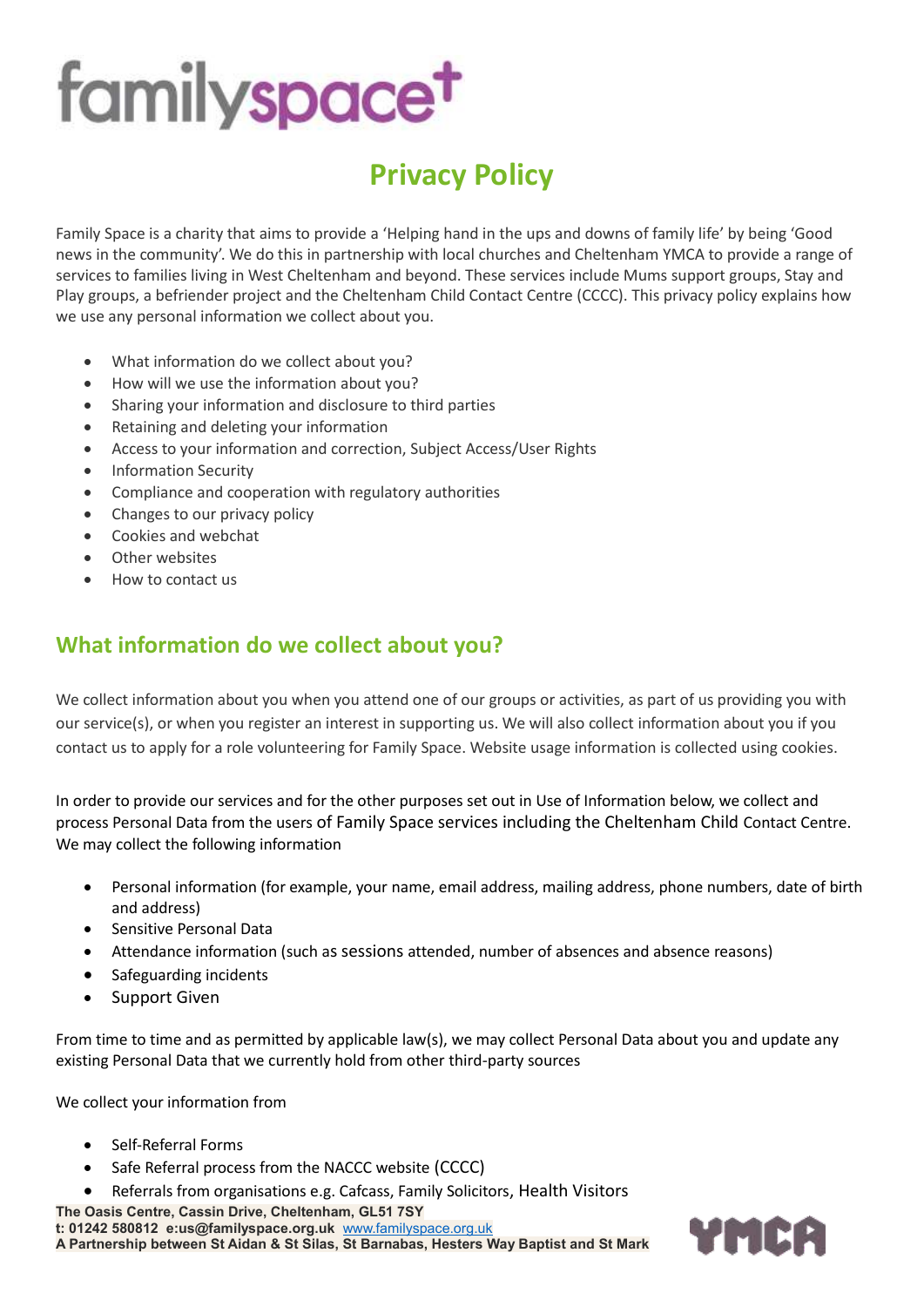- Registration Forms
- Pre-visit checklist (CCCC)
- Attendance at Family Space events and training

We may also collect information from telephone conversations, emails and written and verbal communications and from records sessions.

#### **How will we use the information about you?**

Your Personal Data may be used in the following ways:

- To provide our services to you,
- To respond to your requests and inquiries,
- To improve our services, for example, evaluation sheets
- To request your participation in surveys, or other initiatives which help us to gather information used to develop and enhance our services,
- To comply with applicable law(s) (for example, to comply with a search warrant or court order) or to carry out professional ethics/conduct investigations,
- To enable us to provide, to maintain our own accounts and records and to support and manage our employees.

Consent and lawful Processing of data.

Our legitimate interests, which include processing such Personal Data for the purposes of

- providing and enhancing the provision of our services.
- administration and programme delivery
- for dealing with medical needs-any information you provide we must have had explicit consent to use.
- all other cases: that it is necessary for our legitimate interests which are to run the services on offer by Family Space.

**Service Users** we will initially use the information we collect from you to keep a record of who is using our services. We will then use your information to provide you with any service we have agreed with you. We will also use this information to talk with you about any extra help or support you may need or want so we can best help and support you.

**Supporters** – we will use the information we collect from you, including your level of interest and support for us, to tell you more about our work. We will also thank you for your support and invite you to continue to support us. We may also use your information to invite you to fundraising or other events, or to ask if you would be able to increase your support. We will always do this in compliance with the rules in relation to direct marketing, including those set out by the Fundraising Regulator.

**Job applicants (Volunteers)–** we will use the information we collect from you to process and consider your application for a volunteer role at Family Space. Your information will be kept in a locked filing cabinet and will only be shared with other Family Space staff and trustees who will be involved in the selection and recruitment process. We will only request a reference or a DBS disclosure with your prior consent.

**Job Applicants (Paid Staff)-** all paid staff are recruited through Cheltenham YMCA. For more information on this please visit cheltenhamymca.org.uk

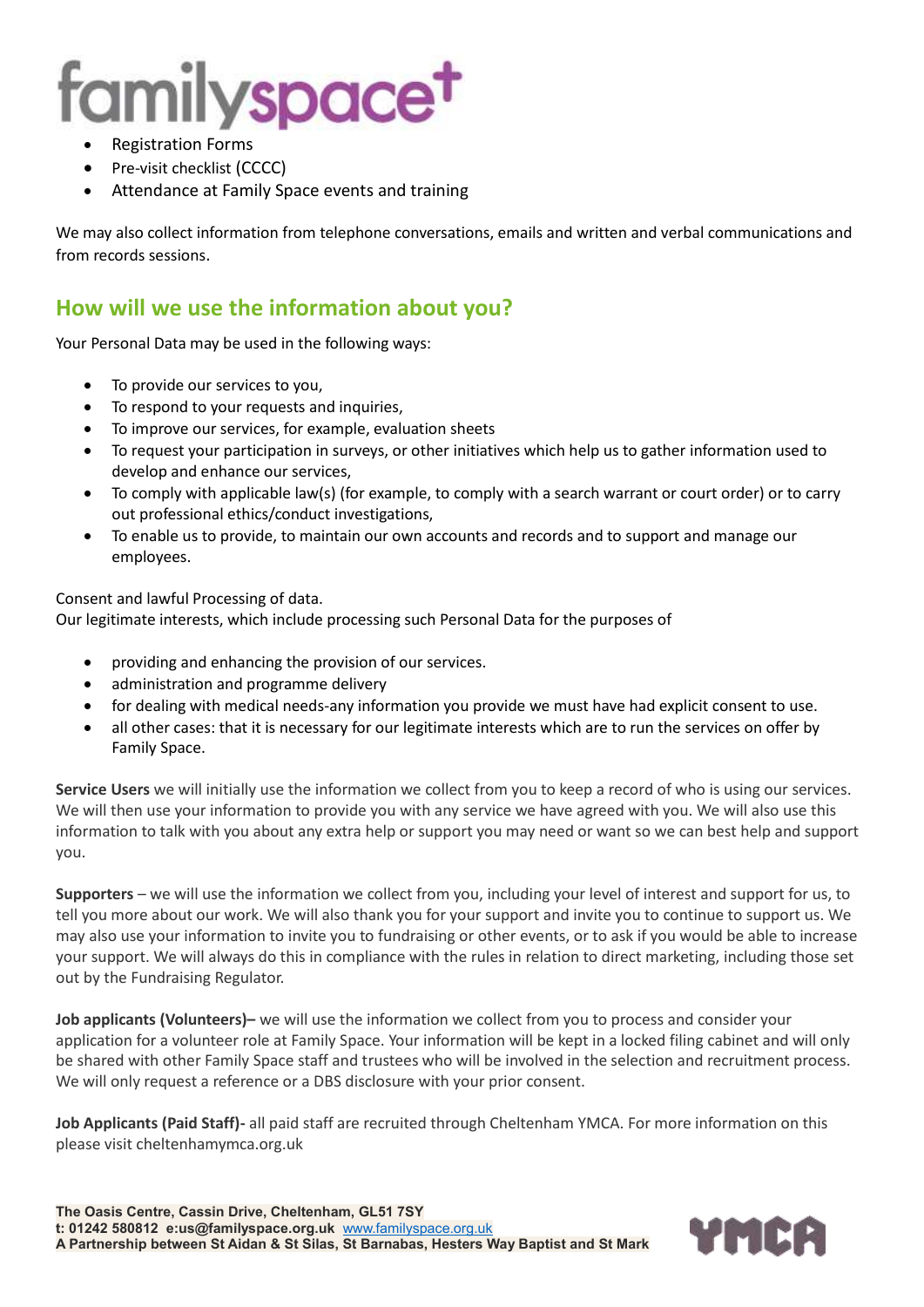**CCTV** – The Oasis Centre where we have our offices and where we deliver some services from has CCTV. for the purpose of safeguarding the safety of our staff, visitors and property. These images may be used for the prevention, investigation and detection of crime and for the prosecution of any offenders.

**Market research**– we may use your contact details to contact you to ask for your comments and opinions on how we might improve and develop our services. We may also use your information to study and better understand the composition of our client and supporter base.

### **How long will we keep your information?**

| <b>File Type</b>                                                                                                                                                        | <b>Retention Period</b>                                                                      |
|-------------------------------------------------------------------------------------------------------------------------------------------------------------------------|----------------------------------------------------------------------------------------------|
| <b>HR</b> files<br><b>Employment references</b><br>Redundancy details                                                                                                   | 6 years after employment/volunteering ceases                                                 |
| Parental leave                                                                                                                                                          | 5 years from birth/adoption or 18 if child receives a<br>disability allowance                |
| Disclosure and Barring Service Certificate                                                                                                                              | The actual disclosure form must be destroyed after 6                                         |
| (formerly Criminal Records Bureau disclosures                                                                                                                           | months. However, it is advisable that organisations keep a                                   |
| certificates) obtained as part of the vetting                                                                                                                           | record of the date of the check, the reference number, the                                   |
| process.                                                                                                                                                                | decision about vetting and the outcome.                                                      |
| <b>Finance records</b>                                                                                                                                                  | HMRC advise you must keep records for 6 years from the                                       |
| Income tax, NI returns, income tax records and                                                                                                                          | end of the last company financial year they relate to, or                                    |
| correspondence with IR, Parental leave,                                                                                                                                 | longer if: they show a transaction that covers more than                                     |
| Wages and salary records                                                                                                                                                | one of the company's accounting periods.                                                     |
| Supported contact only - Referrals, with court                                                                                                                          | Securely disposed of after three years unless a safeguarding                                 |
| orders or CAFCASS involvement, pre-visit                                                                                                                                | or child protection                                                                          |
| forms, attendance records                                                                                                                                               | issue                                                                                        |
| Supported contact only - Self-referrals with NO                                                                                                                         | Securely disposed of after one year unless a safeguarding or                                 |
| court order or CAFCASS involvement, pre-visit                                                                                                                           | child protection                                                                             |
| forms, attendance records                                                                                                                                               | issue                                                                                        |
| Information relating to paid/unpaid staff not<br>covered above that are not used for three years<br>should be treated as confidential waste and<br>disposed of as such. | Securely disposed of after three years.                                                      |
| Registration forms filled in by users of Family<br>Space services not including the contact centre.                                                                     | Securely disposed of after three years unless a safeguarding<br>or child protection<br>issue |
| Accident books and paperwork relating to                                                                                                                                | Should be kept indefinitely as children can request this                                     |
| safeguarding or child protection issues about a                                                                                                                         | information up to                                                                            |
| specific child                                                                                                                                                          | the age of 25 years by Local Authorities.                                                    |

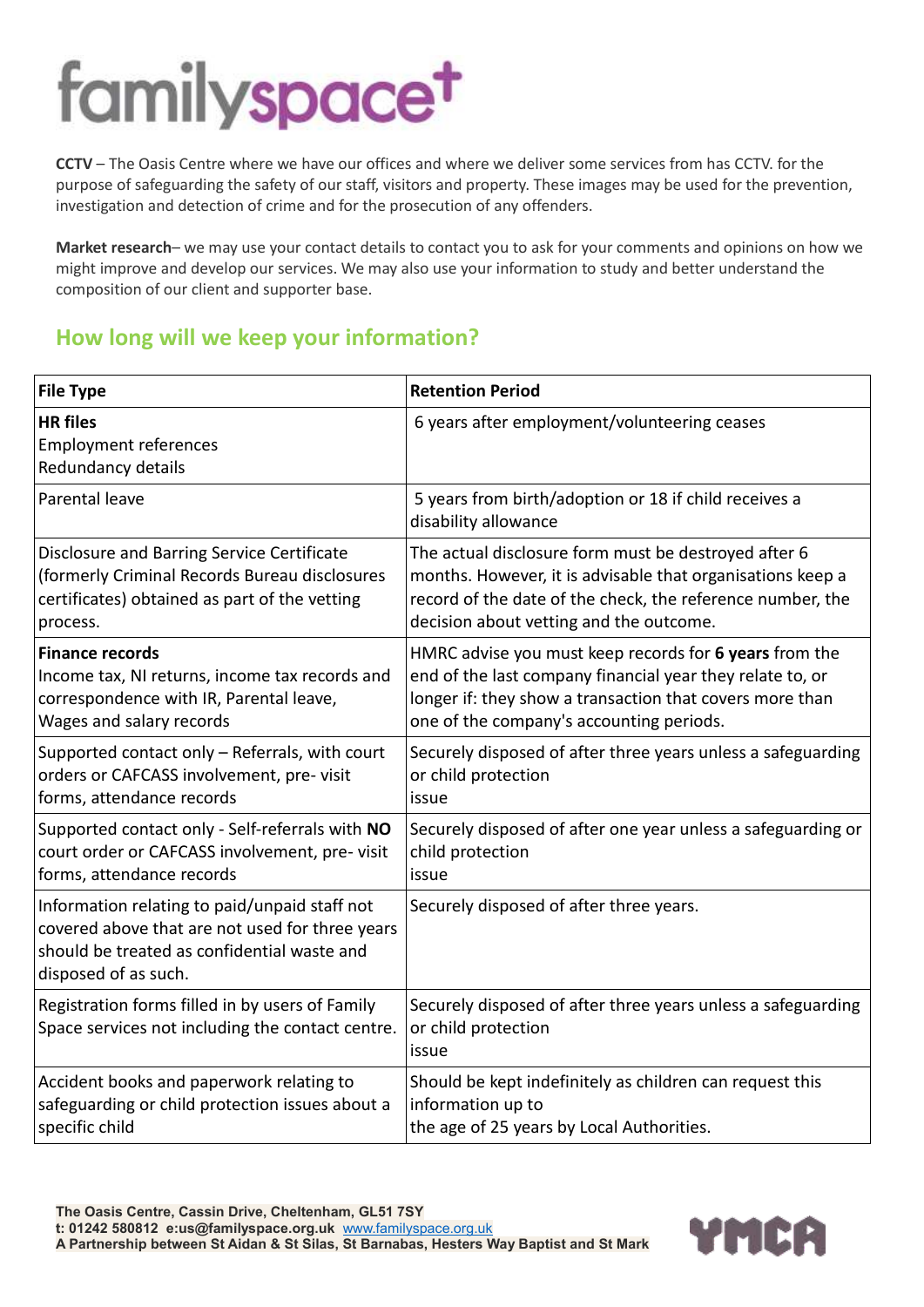### **Sharing your information and disclosure to Third Parties**

We will not normally share any information we hold about you to others without your prior consent. We may disclose your Personal Data to third parties from time-to-time under the following circumstances:

- You request or authorise the disclosure of your personal details to a third party.
- The information is disclosed as permitted by applicable law(s) and/or in order to comply with applicable law(s) (for example, to comply with a search warrant or court order).
- The information is provided to service providers who perform functions on our behalf.
- Hosting providers for the secure storage and transmission of your data
- Legal and compliance consultants, such as external counsel, external auditors
- Technology providers who assist in the development and management of our web properties

### **Access to your information and correction. Subject Access/User Rights**

You have the right to request details of the information we hold about you. As a user, you are subject to the following rights:

- The right to be informed of the use of your Personal Data
- The right to access and/or to require the correction or erasure of your Personal Data
- The right to block and/or object to the processing of your Personal Data
- The right to not be subject to any decision based solely on automated processing of your Personal Data
- In limited circumstances, you may have the right to receive Personal Data in a format which may be transmitted to another entity.

If you have a complaint in relation to the processing of your data carried out under this Privacy Policy, you have the right to lodge a complaint with the Information Commissioner Office.

You may seek to exercise any of these rights by updating your information online (where possible) or by sending a written request to: Sarah Avery, Family Space, Oasis Centre, Cassin Drive, Cheltenham, GL51 7SY

#### **Information security**

We are working to protect your personal information that we hold, its confidentially, integrity and availability.

- We review our information collection, storage and processing practices, including physical security measures, to guard against unauthorized access to systems.
- We restrict access to personal information to contact centre staff and volunteers subject to strict contractual confidentiality obligations and may be disciplined or terminated if they fail to meet these obligations.
- We have Security Information Policy in place which defines the measures we take to protect your personal information. We use a combination of technology and procedures to ensure that our paper and computer systems are protected, monitored and are recoverable.
- We only use third party service providers where we are satisfied that they provide adequate security for your personal data.